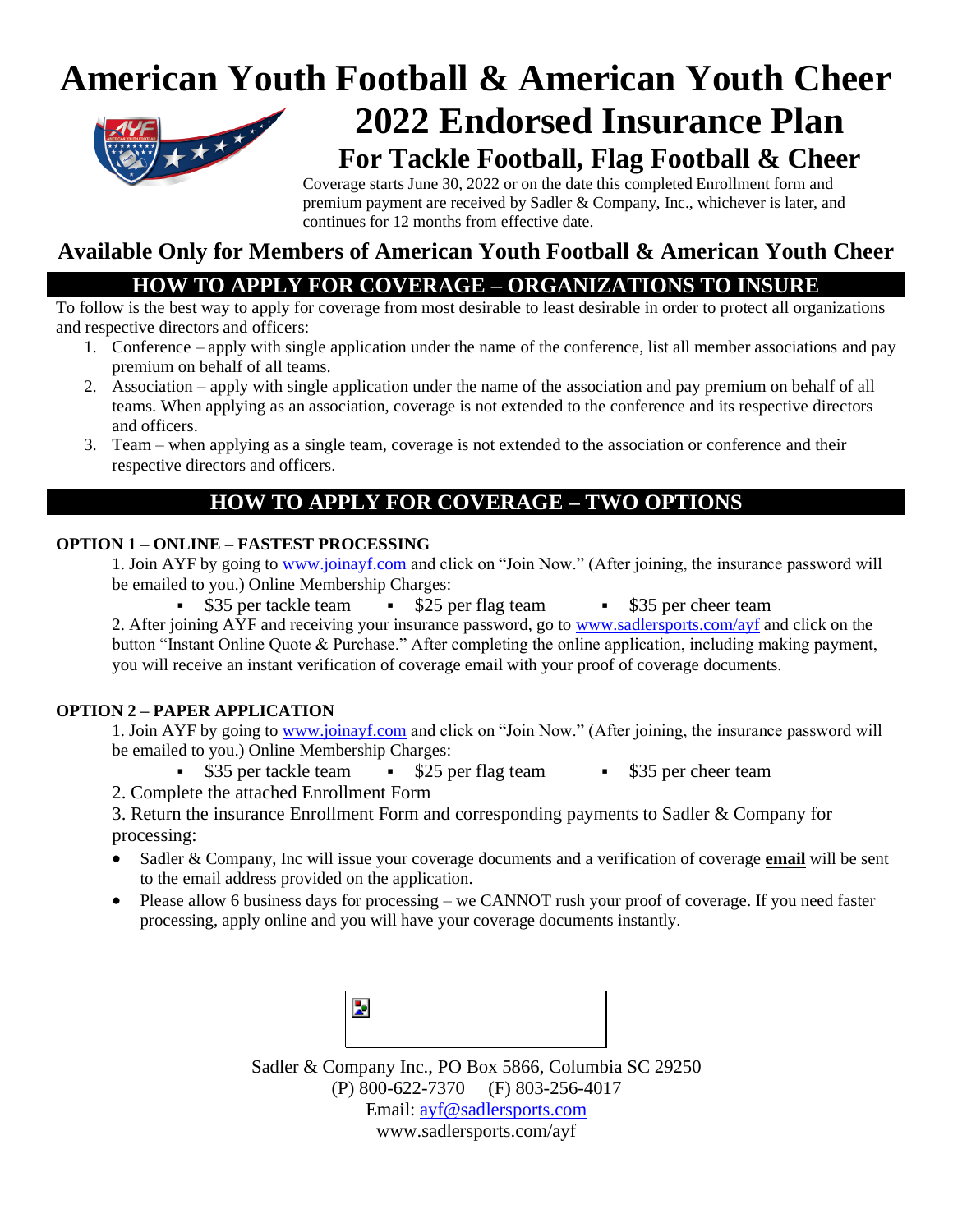#### **HOW TO SEND A CHECK VIA FAX (FOR OPTION 2 – PAPER APPLICATION)**

- 1. Make the check payable to Sadler & Company Inc.
- 2. Make check out for the correct dollar amount, "TOTAL PREMIUM DUE" shown on page 1 of 2 of the enrollment form.
- 3. Sign and date the check.
- 4. Make a photocopy of the completed check.
- 5. On the photocopied page, please write in the following information:
	- Transit Number these are the small numbers with the "-" and/or "/" in it; usually found somewhere near the check number and place for the date in the upper right hand corner
	- Name and address of your bank as it appears on your check please do not look up the address in the phone book, we only need the information exactly as it appears on your check
- 6. Fax the photocopied page of your check with your completed application to 803-256-4017 or scan/email it to ayf@sadlersports.com.

#### **IMPORTANT NOTES:**

- Do NOT void the check.
- Keep the original check in case we need you to forward it to us at a later time.
- This check may be processed as an EFT / ACH {electronic funds transfer} which may cause your check to clear immediately.
- Do NOT fax cash, money orders, starter checks, cashier checks, counter checks, purchase orders, warrants or checks that require two signatures. These items must be mailed with the application to our office for processing.
- Due to the high volume of faxes and emails we receive on a daily basis, we do not send confirmations acknowledging receipt of transmissions.

#### **ACCIDENT INSURANCE PLAN DESCRIPTION**

Underwritten by Zurich American Insurance Company (A.M. Best rated A+, XV)

#### **The coverage provides Accident Benefits for covered losses while the coverage is in force for defined Insureds, subject to the following limits and exclusions.**

**Who is Covered:** Insured persons include tackle and flag football players, cheerleaders, coaches, managers, officials, employees, volunteers, staff members, independent contractors, volunteers, team workers, media personnel, VIP's of the participating organization of the plan sponsor.

**What is Covered:** Accidental injuries that occur during Covered Activities. Covered Activities are scheduled, approved and adult supervised team or association activities including, but not limited to, tryouts, practice, play, tournaments, clinics, fundraisers, award banquets, team outings, and parades including direct travel to and from the place of such covered activity. Coverage is included for set-up, tear-down, and management of each event.

#### **Limits:**

#### ▪ **\$100,000 Accident Medical-Excess**

- Benefits are excess to any other valid and collectible insurance covering the same injury
- A deductible of \$0, \$100, \$250 or \$500 may apply. The amount of the deductible depends on the insurance plan/option your organization purchases.
- $\blacksquare$  Benefit period is 104 weeks
- \$10,000 face amount for Accidental Death and Specific Losses

**Synopsis of Coverage – Accident Medical Expense:** The Company will pay excess over and above any amount(s) paid or payable under any other insurance plan or union welfare plan, or prepayment arrangement, any federal, state or other governmental plan or law, whether provided on an individual basis or by membership in an association whether insured or uninsured, incurred as a result of any one accident up to the maximum benefit indicated in the plan selected and subject to the plan's deductible. **Accidental Death & Specific Loss:** If injury to the Eligible Person results in the death or dismemberment of the eligible person, within six months after the date of the accident, the Company will pay the benefit as provided by the plan selected.

**Important Note:** This brochure is for illustrative purposes only and is not a contract of insurance. You must refer to the policy for complete information on the policy coverages, limits and exclusions.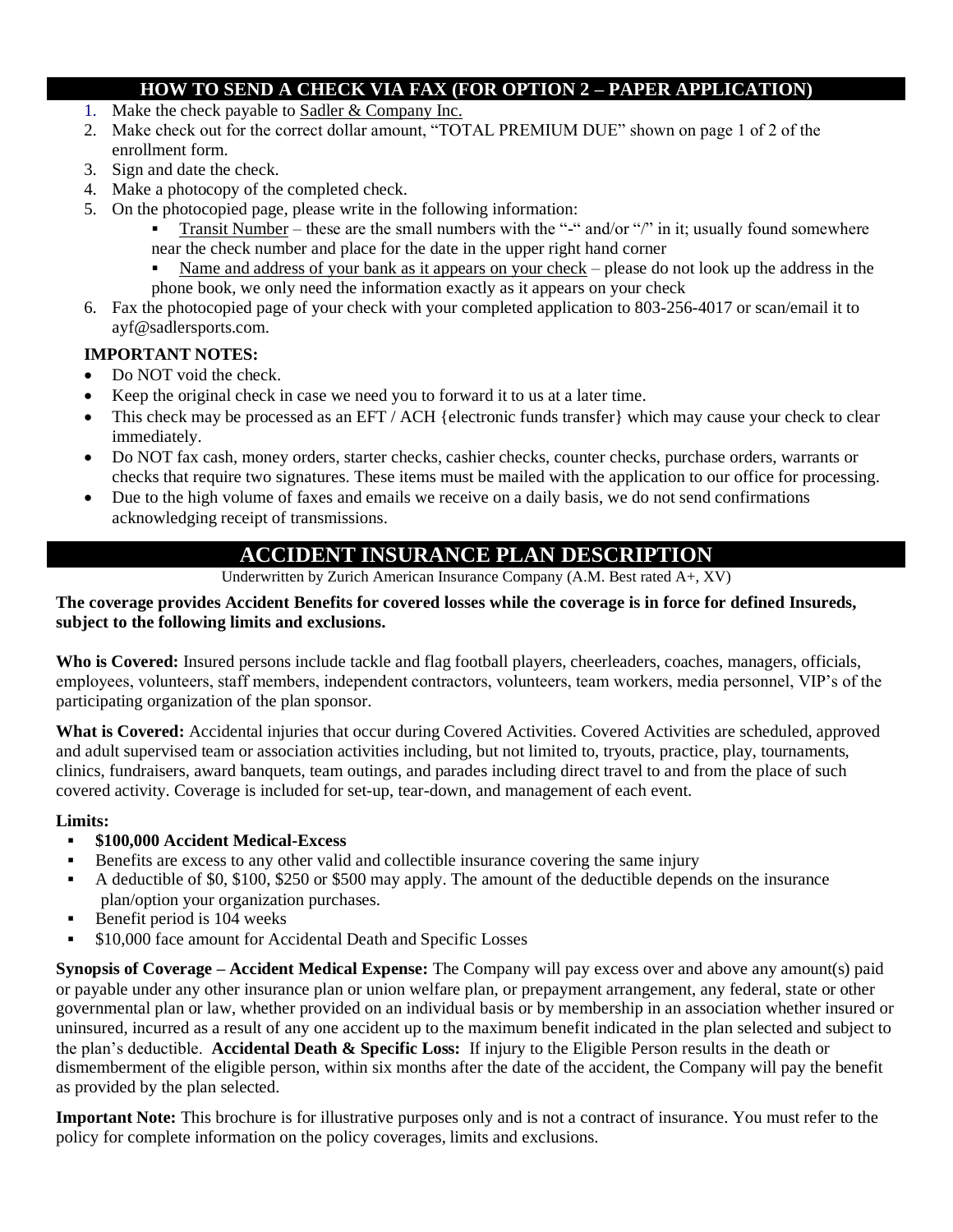### **GENERAL LIABILITY INSURANCE PLAN DESCRIPTION**

Underwritten by State National Insurance Company, Inc. (A.M. Best rated A,X)

**Purpose of Coverage:** The Commercial General Liability Insurance covers claims for bodily injury, property damage, participant legal liability and personal/advertising injury. There is a \$1,000,000 per occurrence limit for Bodily Injury and Property Damage (you can increase the limit to \$2,000,000 for an additional charge – refer to the enclosed Rate Chart). In addition, a \$5,000,000 each occurrence option is available if it is a contractual requirement of a certificate holder, but you must contact Sadler & Company for further instructions.

#### **Who is Protected:**

- **1. Insured** Coverage is provided for the AYF or AYC member organization that is listed under "Section I Identification" on the Accident/General Liability Enrollment Form and its officers, directors, employees, managers, coaches, game officials and other managing personnel, while acting on behalf of the insured football team or cheer squad.
- **2. Additional Insured –** "Additional Insured" status will be afforded to facility or property owners such as Cities, Municipalities, School Districts, Individuals, etc. Additional Insured certificates may be requested on Section III of the Enrollment Form.

#### **Limits Afforded by this Policy:**

| Option 1: \$1,000,000<br>Option 2: \$2,000,000                      |
|---------------------------------------------------------------------|
| \$3,000,000 (\$5,000,000 General Aggregate available for additional |
| charge)                                                             |
| \$1,000,000                                                         |
| \$1,000,000                                                         |
| \$1,000,000                                                         |
| \$1,000,000                                                         |
| \$1,000,000 Each Occurrence /\$2,000,000 Aggregate                  |
| \$300,000                                                           |
| <b>EXCLUDED</b>                                                     |
| $$1,000,000***$                                                     |
|                                                                     |

#### **Summary of Coverages Afforded by this Policy:**

- Ownership, maintenance, or use of football fields, stands, and playing areas by AYF or AYC members.
- All activities necessary or incidental to the conduct of practice, exhibition, scheduled and post-season games or competitions
- Sale of Concession Food Products
- Fundraising, meetings, and award banquets
- Cost of Investigation and defense against claims
- Liability assumed under insured written contracts
- Advertising Liability
- Legal Liability for libel, slander, defamation of character, wrongful eviction, and invasion of privacy

**Waiver/Release Requirement\*** Coverage for participant liability is voided unless you have a system in place to collect waiver/release forms on all youth players.

**Sex Abuse & Molestation\*\*** As regards coverage for Sex Abuse & Molestation, coverage shall not apply if the insured conference/association/team does not meet the following risk management guidelines:

- 1. Have a system in place and running criminal background checks on paid staff and volunteers.
- 2. Have written policies and procedures that include sexual abuse & molestation prevention.
- 3. Have written procedures that include a response plan for allegations of sexual abuse & molestation. The plan must specify that law enforcement is to be contacted in the event of an allegation.

**Non-Owned & Hired Auto Liability\*\*\*** Provides coverage if the insured organization is sued as a result of liability arising out of the use of an auto on insured organization business if such auto is not owned by the insured organization (ex: parent's auto, auto that is borrowed from a church or is hired from a rental car company.) Coverage is excluded for 15 passenger vans. There is no coverage for the driver of any auto while transporting youth or adult participants. This policy does not cover physical damage to the non-owned or hired auto itself and, as a result, separate arrangements must be made for such coverage.

#### **Major Exclusions in this Policy:**

- The use of owned automobiles, buses, watercraft, and aircraft
- **•** Property of others in the care, custody, and control of the insured
- Injury or death of an employee
- Cheerleading Pyramids over 2-1/2 persons high and cheerleading activities using trampolines and springboards
- Parades. Contact Sadler for special arrangements for parade coverage.

#### **This summary is only a brief description of the limits and coverages provided. Only the actual policy (which is available upon request from Sadler) includes the actual limits, coverages, exclusions and conditions.**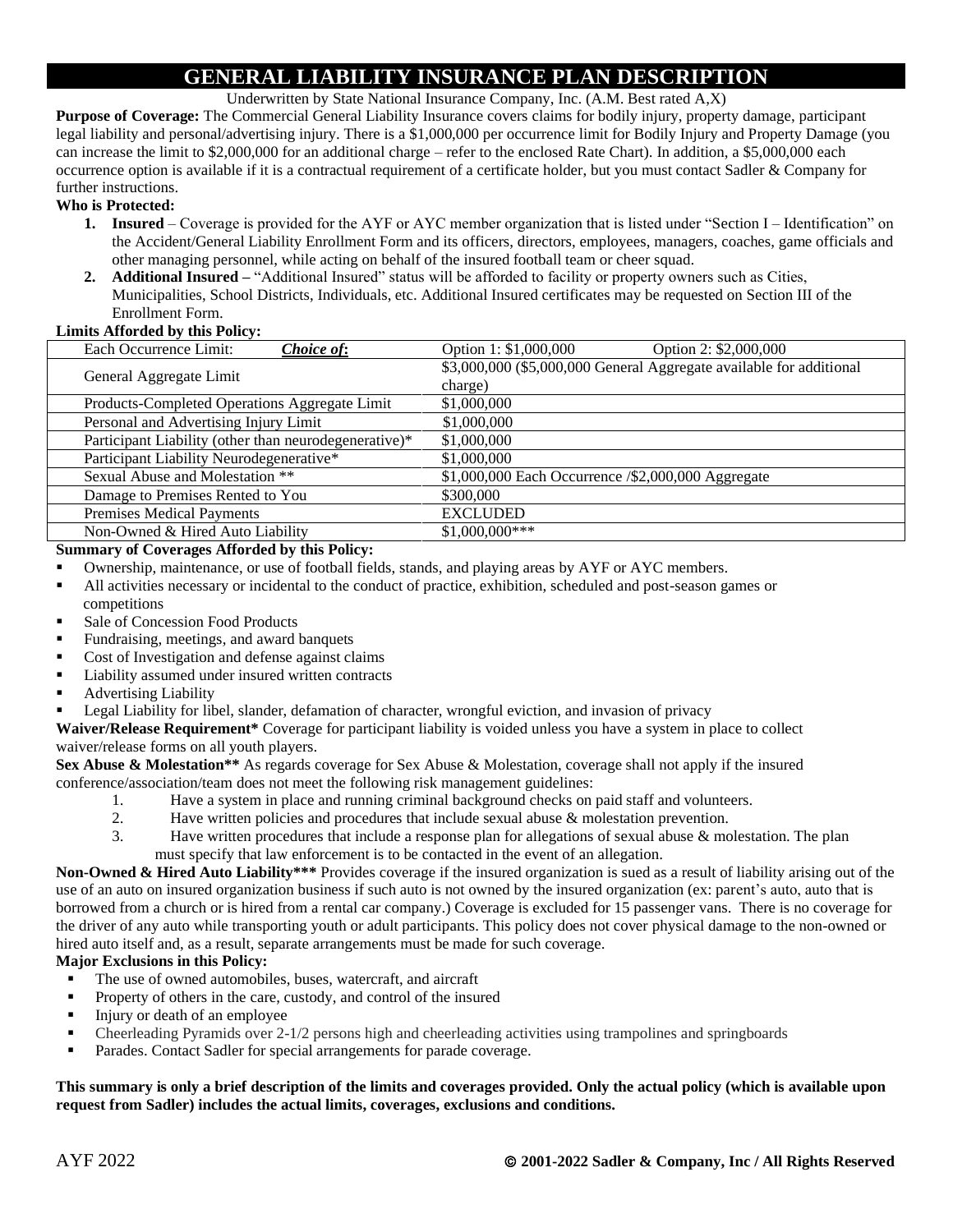### **2022 RATE CHARTS WITH ACCIDENT DEDUCTIBLE OPTIONS (\$500 Deductible)**

**\*\*Rates are based on the number of teams in each age division within your organization\*\***

| <b>CHARGES PER TEAM OR SQUAD</b>                                                                                                                                                                                                                                                                                                              | <b>OPTION #1</b>                                         | <b>OPTION #2</b>                                         |
|-----------------------------------------------------------------------------------------------------------------------------------------------------------------------------------------------------------------------------------------------------------------------------------------------------------------------------------------------|----------------------------------------------------------|----------------------------------------------------------|
| \$500 Accident Deductible<br>Class 1 Cheer includes INSPIRATION Cheer                                                                                                                                                                                                                                                                         | \$100,000 Accident &<br>\$1,000,000 General<br>Liability | \$100,000 Accident &<br>\$2,000,000 General<br>Liability |
| Tackle Football - 7u Division                                                                                                                                                                                                                                                                                                                 | \$261.44                                                 | \$297.08                                                 |
| Tackle Football - 8u Division                                                                                                                                                                                                                                                                                                                 | \$261.44                                                 | \$297.08                                                 |
| Tackle Football - 9u Division                                                                                                                                                                                                                                                                                                                 | \$261.44                                                 | \$297.08                                                 |
| Tackle Football - 10u Division                                                                                                                                                                                                                                                                                                                | \$304.26                                                 | \$339.91                                                 |
| Tackle Football - 11u Division                                                                                                                                                                                                                                                                                                                | \$304.26                                                 | \$339.91                                                 |
| Tackle Football - 12u Division                                                                                                                                                                                                                                                                                                                | \$304.26                                                 | \$339.91                                                 |
| Tackle Football - 13u Division                                                                                                                                                                                                                                                                                                                | \$421.81                                                 | \$457.45                                                 |
| Tackle Football - 14u Division                                                                                                                                                                                                                                                                                                                | \$421.81                                                 | \$457.45                                                 |
| Tackle Football - 15u Division                                                                                                                                                                                                                                                                                                                | \$421.81                                                 | \$457.45                                                 |
| Tackle Football (Girls) - 17u Division                                                                                                                                                                                                                                                                                                        | \$546.66                                                 | \$582.30                                                 |
| Flag Football - (Age 5-17)                                                                                                                                                                                                                                                                                                                    | \$93.37                                                  | \$106.67                                                 |
| 7v7 Passing Team (ages 5-17)                                                                                                                                                                                                                                                                                                                  | \$93.37                                                  | \$106.67                                                 |
| Flag/Touch Plus (limited contact with hands only)                                                                                                                                                                                                                                                                                             | \$176.13                                                 | \$185.13                                                 |
| INSPIRATION Flag Football (Handicapped) - ALL TEAMS (Age 5-22)                                                                                                                                                                                                                                                                                | \$93.37                                                  | \$106.67                                                 |
| CLASS 1: Cheer Squads Affiliated with Your Football Teams (Ages 5-18)<br>(Inspiration-up to age 22)                                                                                                                                                                                                                                           | NO CHARGE                                                | NO CHARGE                                                |
| CLASS 2: Cheer/Dance/Step Squads Affiliated With Your Football Teams That Will<br>Also Participate In Competitions Other Than Local Association or Official AYC<br>Regional or National Championships. (NOTE: Class 2 squads must also be Class 1<br>and you must show the # of squads for each class.) (Ages 5-18)(Inspiration-up to age 22) | \$60.57                                                  | \$76.35                                                  |
| CLASS 3: Cheer/Dance/Step Squads Not Affiliated With Your Football Teams<br>(Independent Cheer/Dance/Step Squads). (Ages 5-18) (Inspiration-up to age 22)                                                                                                                                                                                     | \$114.74                                                 | \$124.07                                                 |

Charges shown include premiums and administrative fees.

Option # 3 \$100,000 Accident and \$5,000,000 General Liability each occurrence is available if it is a contractual requirement of a certificate holder, but you must contact Sadler & Company for further instructions

**NOTE TO ALL AGENTS & BROKERS** – there are no commissions included in this program. Charges are NET and may not be altered on the enrollment form. In addition, proof of coverage will be sent directly to the organization and will not be sent to an agent.

| <b>AGENT</b> | 29250<br>John Sadler<br>. PO Box 5866.<br>. Columbia SC<br>Agent:<br>Sadler<br>company<br>Xr<br>Inc.                                                                                                                                                                    |  |  |
|--------------|-------------------------------------------------------------------------------------------------------------------------------------------------------------------------------------------------------------------------------------------------------------------------|--|--|
| <b>INFO</b>  | Email: avf@sadlersports.com<br>7370 (F) 803-256-4017 $\mu$<br>$(\mathbf{P})$<br>800<br>$\prime$ .                                                                                                                                                                       |  |  |
|              | the contract of the contract of the contract of the contract of the contract of the contract of the contract of<br>the contract of the contract of the<br>1000 - 1000 - 1000 - 1000 - 1000 - 1000 - 1000 - 1000 - 1000 - 1000 - 1000 - 1000 - 1000 - 1000 - 1000 - 1000 |  |  |

Sadler & Company of SC, Inc.-AR (License #254179) D/B/A Sadler Insurance Agency - CA (License # 0B57651 John Sadler Insurance Services - MA Sadler Agency - NY (PC-532473 and LA-532473) Sadler Insurance Agency- OK / Sadler & Company, Inc. – TX (License #19495) / Sadler and Company-VT (License #577)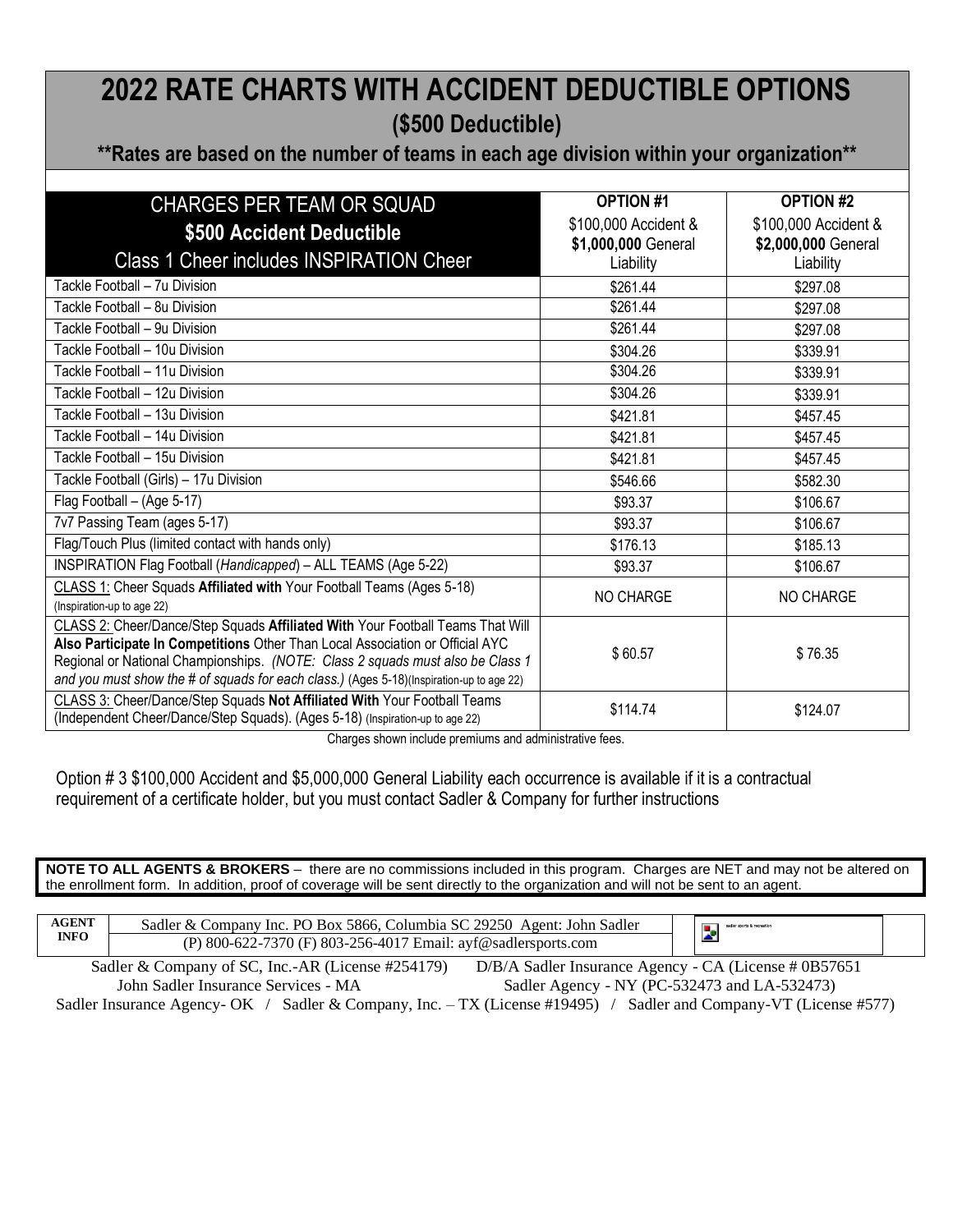### **2022 RATE CHARTS WITH ACCIDENT DEDUCTIBLE OPTIONS (\$250 Deductible)**

#### **\*\*Rates are based on the number of teams in each age division within your organization\*\***

| <b>CHARGES PER TEAM OR SQUAD</b>                                                         | <b>OPTION #4</b>     | <b>OPTION #5</b>     |
|------------------------------------------------------------------------------------------|----------------------|----------------------|
| \$250 Accident Deductible                                                                | \$100,000 Accident & | \$100,000 Accident & |
|                                                                                          | \$1,000,000 General  | \$2,000,000 General  |
| <b>Class 1 Cheer includes INSPIRATION Cheer</b>                                          | Liability            | Liability            |
| Tackle Football - 7u Division                                                            | \$271.45             | \$307.10             |
| Tackle Football - 8u Division                                                            | \$271.45             | \$307.10             |
| Tackle Football - 9u Division                                                            | \$271.45             | \$307.10             |
| Tackle Football - 10u Division                                                           | \$319.75             | \$355.39             |
| Tackle Football - 11u Division                                                           | \$319.75             | \$355.39             |
| Tackle Football - 12u Division                                                           | \$319.75             | \$355.39             |
| Tackle Football - 13u Division                                                           | \$450.98             | \$486.62             |
| Tackle Football - 14u Division                                                           | \$450.98             | \$486.62             |
| Tackle Football - 15u Division                                                           | \$450.98             | \$486.62             |
| Tackle Football (Girls) - 17u Division                                                   | \$590.39             | \$626.03             |
| Flag Football - (Age 5-17)                                                               | \$97.93              | \$111.22             |
| 7v7 Passing Team (ages 5-17)                                                             | \$97.93              | \$111.22             |
| Flag/Touch Plus (limited contact with hands only)                                        | \$183.43             | \$192.42             |
| INSPIRATION Flag Football (Handicapped) - ALL TEAMS (Age 5-22)                           | \$97.93              | \$111.22             |
| CLASS 1: Cheer Squads Affiliated with Your Football Teams (Ages 5-18)                    | <b>NO CHARGE</b>     | <b>NO CHARGE</b>     |
| (Inspiration-up to age 22)                                                               |                      |                      |
| CLASS 2: Cheer/Dance/Step Squads Affiliated With Your Football Teams That Will           |                      |                      |
| Also Participate In Competitions Other Than Local Association or Official AYC            | \$62.39              | \$78.17              |
| Regional or National Championships. (NOTE: Class 2 squads must also be Class 1           |                      |                      |
| and you must show the # of squads for each class.) (Ages 5-18)(Inspiration-up to age 22) |                      |                      |
| CLASS 3: Cheer/Dance/Step Squads Not Affiliated With Your Football Teams                 | \$120.21             | \$129.54             |
| (Independent Cheer/Dance/Step Squads). (Ages 5-18) (Inspiration-up to age 22)            |                      |                      |

Charges shown include premiums and administrative fees

Option # 6 \$100,000 Accident and \$5,000,000 General Liability each occurrence is available if it is a contractual requirement of a certificate holder, but you must contact Sadler & Company for further instructions

**NOTE TO ALL AGENTS & BROKERS** – there are no commissions included in this program. Charges are NET and may not be altered on the enrollment form. In addition, proof of coverage will be sent directly to the organization and will not be sent to an agent.

| <b>AGENT</b> | Sadler & Company Inc. PO Box 5866, Columbia SC 29250 Agent: John Sadler                                              | sadler sports & recreation |  |
|--------------|----------------------------------------------------------------------------------------------------------------------|----------------------------|--|
| <b>INFO</b>  | (P) 800-622-7370 (F) 803-256-4017 Email: ayf@sadlersports.com                                                        |                            |  |
|              | D/B/A Sadler Insurance Agency - CA (License # 0B57651)<br>Sadler & Company of SC, Inc.-AR (License #254179)          |                            |  |
|              | Sadler Agency - NY (PC-532473 and LA-532473)<br>John Sadler Insurance Services - MA                                  |                            |  |
|              | Sadler Insurance Agency - OK / Sadler & Company, Inc. - TX (License #19495) / Sadler and Company - VT (License #577) |                            |  |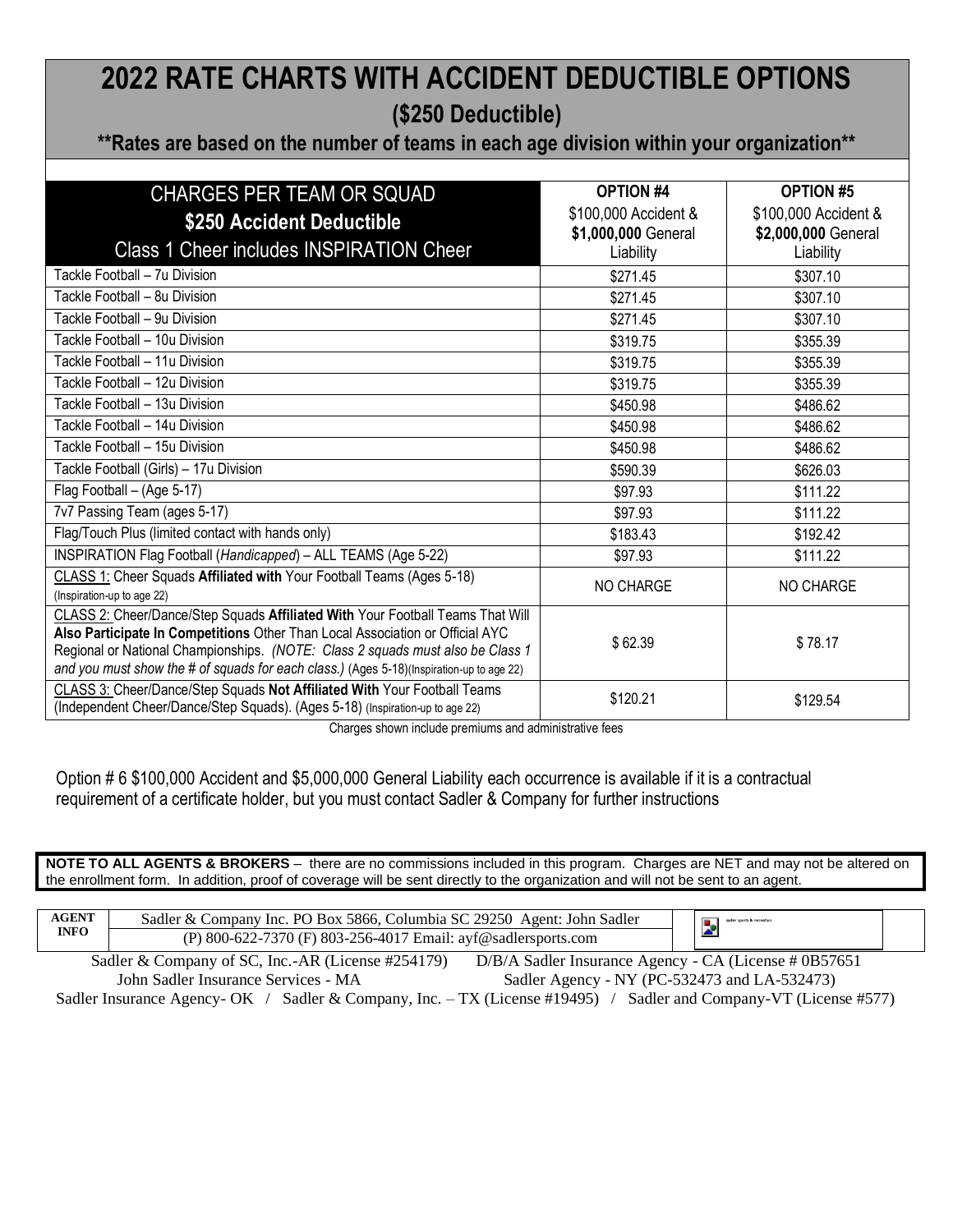### **2022 RATE CHARTS WITH ACCIDENT DEDUCTIBLE OPTIONS (\$100 Deductible)**

#### **\*\*Rates are based on the number of teams in each age division within your organization\*\***

| CHARGES PER TEAM OR SQUAD                                                                | <b>OPTION #7</b>     | <b>OPTION #8</b>     |
|------------------------------------------------------------------------------------------|----------------------|----------------------|
| \$100 Accident Deductible                                                                | \$100,000 Accident & | \$100,000 Accident & |
|                                                                                          | \$1,000,000 General  | \$2,000,000 General  |
| <b>Class 1 Cheer includes INSPIRATION Cheer</b>                                          | Liability            | Liability            |
| Tackle Football - 7u Division                                                            | \$275.11             | \$310.75             |
| Tackle Football - 8u Division                                                            | \$275.11             | \$310.75             |
| Tackle Football - 9u Division                                                            | \$275.11             | \$310.75             |
| Tackle Football - 10u Division                                                           | \$329.78             | \$365.42             |
| Tackle Football - 11u Division                                                           | \$329.78             | \$365.42             |
| Tackle Football - 12u Division                                                           | \$329.78             | \$365.42             |
| Tackle Football - 13u Division                                                           | \$471.02             | \$506.66             |
| Tackle Football - 14u Division                                                           | \$471.02             | \$506.66             |
| Tackle Football - 15u Division                                                           | \$471.02             | \$506.66             |
| Tackle Football (Girls) - 17u Division                                                   | \$620.46             | \$656.10             |
| Flag Football - (Age 5-17)                                                               | \$102.48             | \$115.78             |
| 7v7 Passing Team (ages 5-17)                                                             | \$102.48             | \$115.78             |
| Flag/Touch Plus (limited contact with hands only)                                        | \$187.98             | \$196.97             |
| INSPIRATION Flag Football (Handicapped) - ALL TEAMS (Age 5-22)                           | \$102.48             | \$115.78             |
| CLASS 1: Cheer Squads Affiliated with Your Football Teams (Ages 5-18)                    | NO CHARGE            | NO CHARGE            |
| (Inspiration-up to age 22)                                                               |                      |                      |
| CLASS 2: Cheer/Dance/Step Squads Affiliated With Your Football Teams That Will           |                      |                      |
| Also Participate In Competitions Other Than Local Association or Official AYC            | 63.31                | \$79.09              |
| Regional or National Championships. (NOTE: Class 2 squads must also be Class 1           |                      |                      |
| and you must show the # of squads for each class.) (Ages 5-18)(Inspiration-up to age 22) |                      |                      |
| CLASS 3: Cheer/Dance/Step Squads Not Affiliated With Your Football Teams                 | \$124.76             | \$134.09             |
| (Independent Cheer/Dance/Step Squads). (Ages 5-18) (Inspiration-up to age 22)            |                      |                      |

Charges shown include premiums and administrative fees.

Option # 9 \$100,000 Accident and \$5,000,000 General Liability each occurrence is available if it is a contractual requirement of a certificate holder, but you must contact Sadler & Company for further instructions

**NOTE TO ALL AGENTS & BROKERS** – there are no commissions included in this program. Charges are NET and may not be altered on the enrollment form. In addition, proof of coverage will be sent directly to the organization and will not be sent to an agent.

| <b>AGENT</b><br>Company Inc. PO Box 5866. Columbia SC 29250.<br>John Sadler<br>Agent:<br>Sadler &<br><b>INFO</b><br>7370 (F) 803-256-4017 Email: ayf@sadlersports.com<br>(P) 800-622-7 |  | sadler sports & recreatio |  |
|----------------------------------------------------------------------------------------------------------------------------------------------------------------------------------------|--|---------------------------|--|
|----------------------------------------------------------------------------------------------------------------------------------------------------------------------------------------|--|---------------------------|--|

Sadler & Company of SC, Inc.-AR (License #254179) D/B/A Sadler Insurance Agency - CA (License # 0B57651 John Sadler Insurance Services - MA Sadler Agency - NY (PC-532473 and LA-532473)

Sadler Insurance Agency- OK / Sadler & Company, Inc. - TX (License #19495) / Sadler and Company-VT (License #577)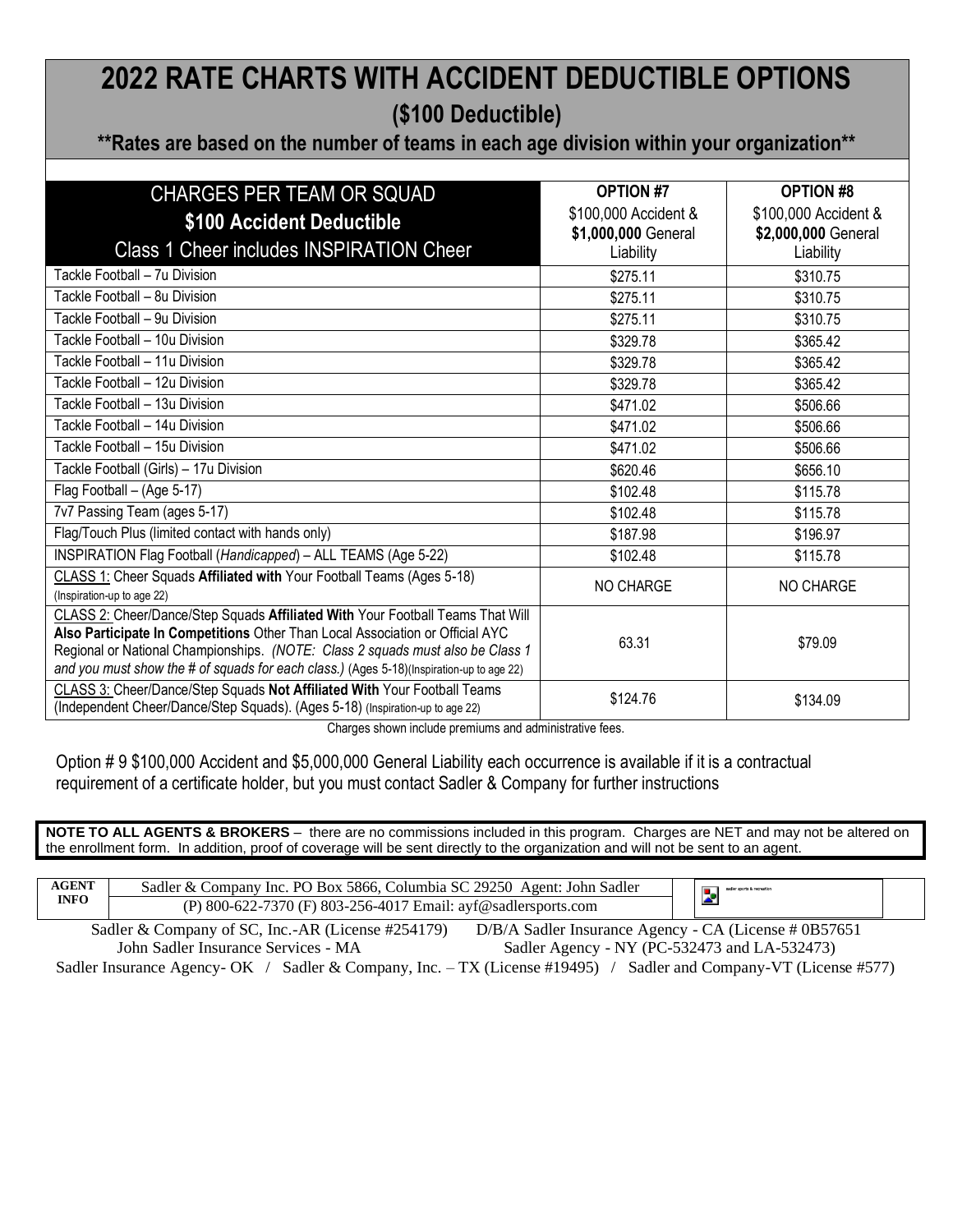### **2022 RATE CHARTS WITH ACCIDENT DEDUCTIBLE OPTIONS (\$0 Deductible)**

#### **\*\*Rates are based on the number of teams in each age division within your organization\*\***

| <b>CHARGES PER TEAM OR SQUAD</b>                                                         | OPTION #10           | <b>OPTION #11</b>    |
|------------------------------------------------------------------------------------------|----------------------|----------------------|
| \$0 Accident Deductible                                                                  | \$100,000 Accident & | \$100,000 Accident & |
|                                                                                          | \$1,000,000 General  | \$2,000,000 General  |
| <b>Class 1 Cheer includes INSPIRATION Cheer</b>                                          | Liability            | Liability            |
| Tackle Football - 7u Division                                                            | \$288.77             | \$324.42             |
| Tackle Football - 8u Division                                                            | \$288.77             | \$324.42             |
| Tackle Football - 9u Division                                                            | \$288.77             | \$324.42             |
| Tackle Football - 10u Division                                                           | \$347.09             | \$382.73             |
| Tackle Football - 11u Division                                                           | \$347.09             | \$382.73             |
| Tackle Football - 12u Division                                                           | \$347.09             | \$382.73             |
| Tackle Football - 13u Division                                                           | \$502.92             | \$538.56             |
| Tackle Football - 14u Division                                                           | \$502.92             | \$538.56             |
| Tackle Football - 15u Division                                                           | \$502.92             | \$538.56             |
| Tackle Football (Girls) - 17u Division                                                   | \$668.76             | \$704.40             |
| Flag Football - (Age 5-17)                                                               | \$106.13             | \$119.43             |
| 7v7 Passing Team (ages 5-17)                                                             | \$106.13             | \$119.43             |
| Flag/Touch Plus (limited contact with hands only)                                        | \$194.36             | \$203.35             |
| INSPIRATION Flag Football (Handicapped) - ALL TEAMS (Age 5-22)                           | \$106.13             | \$119.43             |
| CLASS 1: Cheer Squads Affiliated with Your Football Teams (Ages 5-18)                    | NO CHARGE            | NO CHARGE            |
| (Inspiration-up to age 22)                                                               |                      |                      |
| CLASS 2: Cheer/Dance/Step Squads Affiliated With Your Football Teams That Will           |                      |                      |
| Also Participate In Competitions Other Than Local Association or Official AYC            | \$64.22              | \$80.01              |
| Regional or National Championships. (NOTE: Class 2 squads must also be Class 1           |                      |                      |
| and you must show the # of squads for each class.) (Ages 5-18)(Inspiration-up to age 22) |                      |                      |
| CLASS 3: Cheer/Dance/Step Squads Not Affiliated With Your Football Teams                 | \$128.41             | \$137.74             |
| (Independent Cheer/Dance/Step Squads). (Ages 5-18) (Inspiration-up to age 22)            |                      |                      |

Charges shown include premiums and administrative fees.

Option # 12 \$100,000 Accident and \$5,000,000 General Liability each occurrence is available if it is a contractual requirement of a certificate holder, but you must contact Sadler & Company for further instructions

**NOTE TO ALL AGENTS & BROKERS** – there are no commissions included in this program. Charges are NET and may not be altered on the enrollment form. In addition, proof of coverage will be sent directly to the organization and will not be sent to an agent.

| <b>AGENT</b> | Company Inc. PO Box 5866. Columbia SC 29250 Agent: John Sadler<br>Sadler & |          |  |
|--------------|----------------------------------------------------------------------------|----------|--|
| <b>INFO</b>  | (P) 800-622-7370 (F) 803-256-4017 Email: ayf@sadlersports.com              | <b>A</b> |  |

Sadler & Company of SC, Inc.-AR (License #254179) D/B/A Sadler Insurance Agency - CA (License # 0B57651 John Sadler Insurance Services - MA Sadler Agency - NY (PC-532473 and LA-532473) Sadler Insurance Agency- OK / Sadler & Company, Inc. – TX (License #19495) / Sadler and Company-VT (License #577)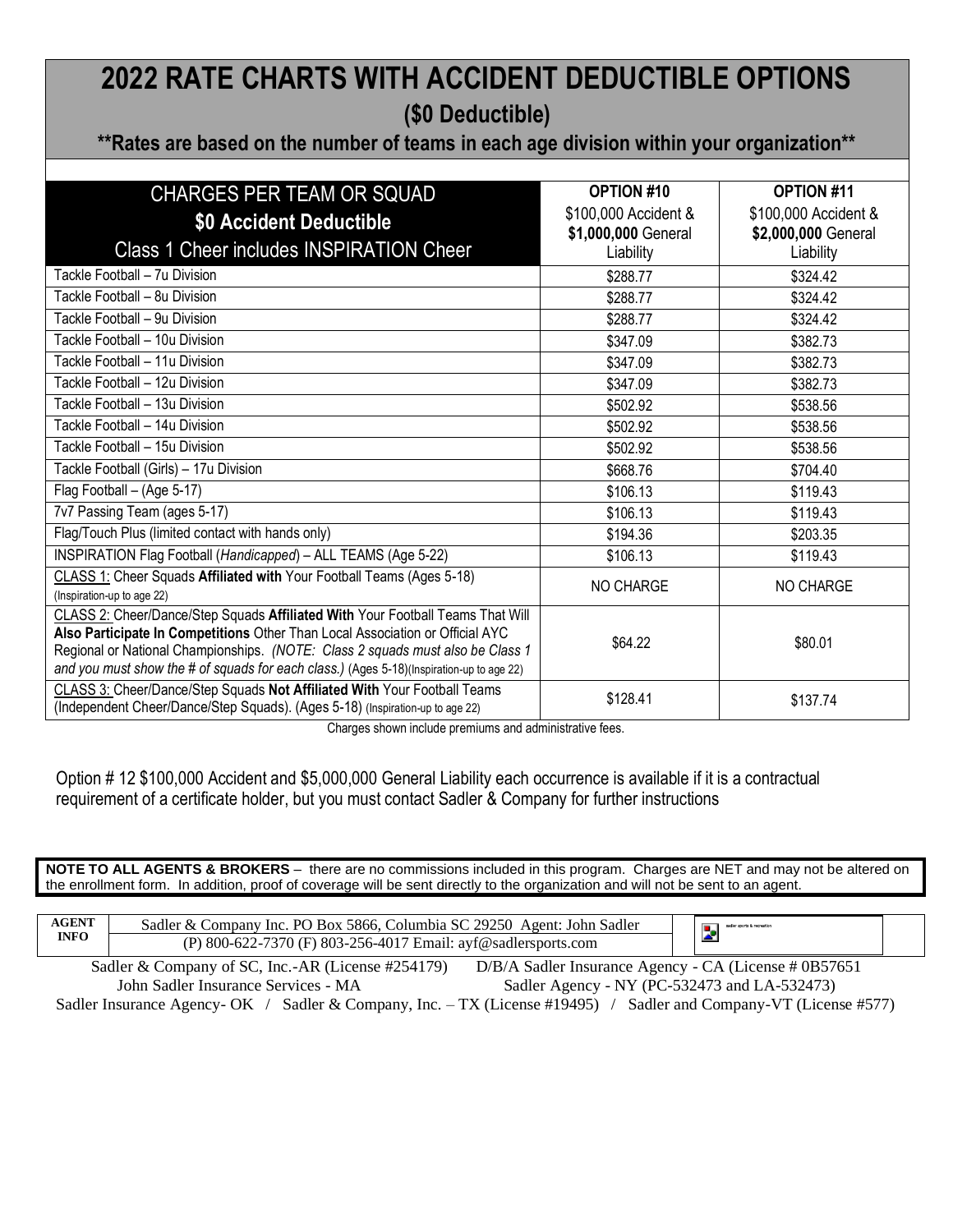$\overline{\mathbf{z}}$ 

### **2022 Insurance Enrollment Form**

| <b>American Youth Football &amp; American Youth Cheer</b>                                                                                                                                                                                                                                                                                                                                                                                                                                                                                                                                                                                                                                                                                                                                                                                                                                                                           |                                                                                                             |                        |                            |                    |            |                     |  |
|-------------------------------------------------------------------------------------------------------------------------------------------------------------------------------------------------------------------------------------------------------------------------------------------------------------------------------------------------------------------------------------------------------------------------------------------------------------------------------------------------------------------------------------------------------------------------------------------------------------------------------------------------------------------------------------------------------------------------------------------------------------------------------------------------------------------------------------------------------------------------------------------------------------------------------------|-------------------------------------------------------------------------------------------------------------|------------------------|----------------------------|--------------------|------------|---------------------|--|
| Endorsed Accident & General Liability Insurance Plan                                                                                                                                                                                                                                                                                                                                                                                                                                                                                                                                                                                                                                                                                                                                                                                                                                                                                |                                                                                                             |                        |                            |                    |            |                     |  |
|                                                                                                                                                                                                                                                                                                                                                                                                                                                                                                                                                                                                                                                                                                                                                                                                                                                                                                                                     | <b>SECTION I - IDENTIFICATION</b>                                                                           |                        |                            |                    |            |                     |  |
| <b>Name of Sports Organization:</b>                                                                                                                                                                                                                                                                                                                                                                                                                                                                                                                                                                                                                                                                                                                                                                                                                                                                                                 |                                                                                                             |                        |                            |                    |            |                     |  |
| <b>Contact Name:</b>                                                                                                                                                                                                                                                                                                                                                                                                                                                                                                                                                                                                                                                                                                                                                                                                                                                                                                                |                                                                                                             |                        |                            |                    |            |                     |  |
| <b>Mailing Address:</b>                                                                                                                                                                                                                                                                                                                                                                                                                                                                                                                                                                                                                                                                                                                                                                                                                                                                                                             |                                                                                                             |                        |                            |                    |            |                     |  |
| City:                                                                                                                                                                                                                                                                                                                                                                                                                                                                                                                                                                                                                                                                                                                                                                                                                                                                                                                               |                                                                                                             |                        | State:                     |                    |            | Zip:                |  |
| <b>Phone:</b>                                                                                                                                                                                                                                                                                                                                                                                                                                                                                                                                                                                                                                                                                                                                                                                                                                                                                                                       | Cell:                                                                                                       |                        |                            | Fax:               |            |                     |  |
| <b>Email:</b>                                                                                                                                                                                                                                                                                                                                                                                                                                                                                                                                                                                                                                                                                                                                                                                                                                                                                                                       |                                                                                                             | <b>Website:</b>        |                            |                    |            |                     |  |
| Is the organization listed above a: $\Box$ Team<br>(Initial) *I understand that if applying as a multi-team association and/or conference, General Liability coverage for my association<br>and/or conference as an entity, and respective directors and officers, may be voided unless insurance is reported and paid on behalf of ALL<br>teams under such association and/or conference, whether they will participate in regional or national championships or not. Also, if applying<br>as a conference, I will submit a list of all association names as a part of this enrollment.                                                                                                                                                                                                                                                                                                                                            |                                                                                                             | $\square$ Association* |                            | $\Box$ Conference* |            |                     |  |
| (Initial) I understand, when calculating the number of teams within the organization, I MUST purchase coverage for every team in each age<br>division within the organization. Intentional under reporting may void coverage and prevent claims from being paid. A single team may not exceed<br>36 players. The # of teams/squads reported will be cross-referenced with AYF membership registrations and with your websites.<br><b>EXAMPLES</b> (for your reference, but apply to your own situation)<br>CONFERENCE – If you have 5 Associations with 5 teams within each association $=$ 25 teams to be reported.<br>ASSOCIATION - If your association has 5 teams that are separated based on age, division, etc. and 36 or fewer players.<br>TEAM - You are only one (1) team if all of your players are in the same age, division, etc and 36 or fewer players on the team. Otherwise, you must<br>report more than one team. | <b>SECTION II - CHARGE COMPUTATION</b><br>$(EX: 6/7/8, 9/10, 11/12, 13/14, Flag) = 5$ teams to be reported. |                        |                            |                    |            |                     |  |
| OPTION of COVERAGE LIMIT (from rate tables) Choose One: $\Box$ 1 $\Box$ 2 $\Box$ 3 $\Box$ 4 $\Box$ 5 $\Box$ 6 $\Box$ 7 $\Box$ 8 $\Box$ 9 $\Box$ 10 $\Box$ 11 $\Box$ 12                                                                                                                                                                                                                                                                                                                                                                                                                                                                                                                                                                                                                                                                                                                                                              |                                                                                                             |                        |                            |                    |            |                     |  |
| We understand your divisions may go under a different name than those listed below. Choose the division based on the oldest age                                                                                                                                                                                                                                                                                                                                                                                                                                                                                                                                                                                                                                                                                                                                                                                                     |                                                                                                             |                        |                            |                    |            |                     |  |
| allowed to play in that division. Examples: Rams 11/12 = 12u Division / East Lake 5/6 = 7u Division                                                                                                                                                                                                                                                                                                                                                                                                                                                                                                                                                                                                                                                                                                                                                                                                                                 |                                                                                                             |                        |                            |                    |            |                     |  |
| <b>TACKLE/FLAG FOOTBALL</b>                                                                                                                                                                                                                                                                                                                                                                                                                                                                                                                                                                                                                                                                                                                                                                                                                                                                                                         |                                                                                                             | # OF TEAMS             | X                          | <b>CHARGE</b>      | T          | <b>TOTAL CHARGE</b> |  |
| Tackle Football - 7u Division<br>Tackle Football - 8u Division                                                                                                                                                                                                                                                                                                                                                                                                                                                                                                                                                                                                                                                                                                                                                                                                                                                                      |                                                                                                             |                        | $\mathbf X$                |                    | $=$        |                     |  |
| Tackle Football - 9u Division                                                                                                                                                                                                                                                                                                                                                                                                                                                                                                                                                                                                                                                                                                                                                                                                                                                                                                       |                                                                                                             |                        | $\mathbf X$<br>$\mathbf X$ |                    | $=$        |                     |  |
| Tackle Football - 10u Division                                                                                                                                                                                                                                                                                                                                                                                                                                                                                                                                                                                                                                                                                                                                                                                                                                                                                                      |                                                                                                             |                        | X                          |                    | $=$        |                     |  |
| Tackle Football - 11u Division                                                                                                                                                                                                                                                                                                                                                                                                                                                                                                                                                                                                                                                                                                                                                                                                                                                                                                      |                                                                                                             |                        | $\mathbf X$                |                    | $=$        |                     |  |
| Tackle Football - 12u Division                                                                                                                                                                                                                                                                                                                                                                                                                                                                                                                                                                                                                                                                                                                                                                                                                                                                                                      |                                                                                                             |                        | $\mathbf X$                |                    | $=$        |                     |  |
| Tackle Football - 13u Division                                                                                                                                                                                                                                                                                                                                                                                                                                                                                                                                                                                                                                                                                                                                                                                                                                                                                                      |                                                                                                             |                        | $\mathbf X$                |                    | $=$        |                     |  |
| Tackle Football - 14u Division                                                                                                                                                                                                                                                                                                                                                                                                                                                                                                                                                                                                                                                                                                                                                                                                                                                                                                      |                                                                                                             |                        |                            |                    | $=$        |                     |  |
| Tackle Football - 15u Division                                                                                                                                                                                                                                                                                                                                                                                                                                                                                                                                                                                                                                                                                                                                                                                                                                                                                                      |                                                                                                             |                        | X<br>$\mathbf X$           |                    | $=$        |                     |  |
| Tackle Football (Girls) - 17u Division                                                                                                                                                                                                                                                                                                                                                                                                                                                                                                                                                                                                                                                                                                                                                                                                                                                                                              |                                                                                                             |                        | $\boldsymbol{\mathrm{X}}$  |                    |            |                     |  |
| Flag Football - All Teams (Ages 5-17)                                                                                                                                                                                                                                                                                                                                                                                                                                                                                                                                                                                                                                                                                                                                                                                                                                                                                               |                                                                                                             |                        | $\mathbf X$                |                    | $=$        |                     |  |
| 7v7 Passing Team(s) (Ages 5-17)                                                                                                                                                                                                                                                                                                                                                                                                                                                                                                                                                                                                                                                                                                                                                                                                                                                                                                     |                                                                                                             |                        | $\mathbf X$                |                    | $=$        |                     |  |
| Flag/Touch Plus (limited contact with hands only)                                                                                                                                                                                                                                                                                                                                                                                                                                                                                                                                                                                                                                                                                                                                                                                                                                                                                   |                                                                                                             |                        | $\mathbf X$                |                    | $=$        |                     |  |
| INSPIRATION Flag Football (Handicapped)-All Teams (Ages 5-22)                                                                                                                                                                                                                                                                                                                                                                                                                                                                                                                                                                                                                                                                                                                                                                                                                                                                       |                                                                                                             |                        | $\mathbf X$                |                    | $=$<br>$=$ |                     |  |
| <b>CHEER/DANCE/STEP SQUADS</b>                                                                                                                                                                                                                                                                                                                                                                                                                                                                                                                                                                                                                                                                                                                                                                                                                                                                                                      |                                                                                                             | # OF SQUADS            | X                          | <b>CHARGE</b>      | W          | <b>TOTAL CHARGE</b> |  |
| CLASS 1: Cheer Squads Affiliated with Your Football Teams                                                                                                                                                                                                                                                                                                                                                                                                                                                                                                                                                                                                                                                                                                                                                                                                                                                                           |                                                                                                             |                        | $\mathbf X$                |                    | $=$        |                     |  |
| (Ages 5-18) (MUST ENTER # of SQUADS, although NO CHARGE)<br>(Inspiration-up to age 22)                                                                                                                                                                                                                                                                                                                                                                                                                                                                                                                                                                                                                                                                                                                                                                                                                                              |                                                                                                             |                        |                            | <b>NO CHARGE</b>   |            | <b>NO CHARGE</b>    |  |
| Class 2: Cheer/Dance/Step/INSPIRATION Squads affiliated with<br>your football teams that will also participate in competitions (Ages<br>5-18 Inspiration-up to age 22)                                                                                                                                                                                                                                                                                                                                                                                                                                                                                                                                                                                                                                                                                                                                                              |                                                                                                             |                        | X                          |                    | $=$        |                     |  |
| Class 3: Cheer/Dance/Step/INSPIRATION Squads not<br>affiliated with your football teams (independent<br>cheer/dance/step squads). (Ages 5-18) (Inspiration-up to age 22)                                                                                                                                                                                                                                                                                                                                                                                                                                                                                                                                                                                                                                                                                                                                                            |                                                                                                             |                        | X                          |                    | $=$        |                     |  |
| <b>TOTAL CHARGE DUE</b>                                                                                                                                                                                                                                                                                                                                                                                                                                                                                                                                                                                                                                                                                                                                                                                                                                                                                                             |                                                                                                             |                        |                            |                    |            |                     |  |
| You must register for membership with AYF/AYC (www.joinayf.com) and receive your insurance password in order to purchase coverage.<br>Please enter the password provided to you by AYF/AYC for insurance for 2022:                                                                                                                                                                                                                                                                                                                                                                                                                                                                                                                                                                                                                                                                                                                  |                                                                                                             |                        |                            |                    |            |                     |  |